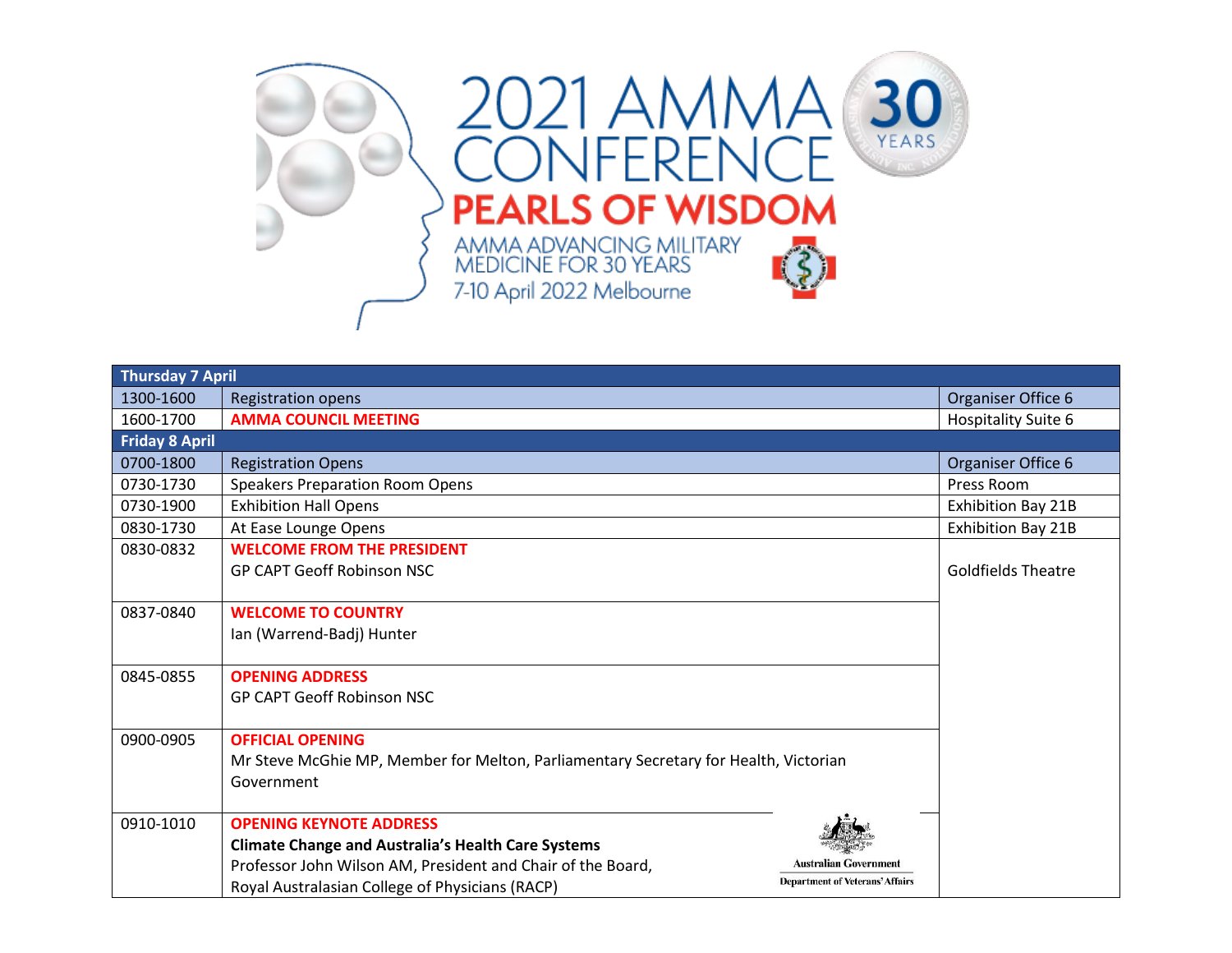| 1015-1045 | <b>Morning Refreshments</b>                                                                                                                                                                                                 | <b>Exhibition Bay 21B</b>                                                                                                                                                                                                        |                                                                                                                                                                                                                                                                                          |                                                                                                                                 |                                                                                                                                                                                                                                                                      |
|-----------|-----------------------------------------------------------------------------------------------------------------------------------------------------------------------------------------------------------------------------|----------------------------------------------------------------------------------------------------------------------------------------------------------------------------------------------------------------------------------|------------------------------------------------------------------------------------------------------------------------------------------------------------------------------------------------------------------------------------------------------------------------------------------|---------------------------------------------------------------------------------------------------------------------------------|----------------------------------------------------------------------------------------------------------------------------------------------------------------------------------------------------------------------------------------------------------------------|
| 1050-1225 | <b>Session 1</b><br><b>Goldfields Theatre</b>                                                                                                                                                                               | <b>Session 2</b><br><b>Courtyard Room</b>                                                                                                                                                                                        | <b>Session 3</b><br>Eureka Room 1                                                                                                                                                                                                                                                        | <b>Session 4</b><br>Eureka Room 2                                                                                               | <b>Session 5</b><br>Eureka Room 3                                                                                                                                                                                                                                    |
| 1050-1110 | <b>ADELAIDE'S</b><br><b>INNOVATIVE HISTORY</b><br><b>WITH X-RAY</b><br><b>TECHNOLOGY: FROM</b><br>THE BRAGGS TO<br><b>MICRO-X</b><br>Dr Abhilash (Abe)<br>Chandra                                                           | <b>OBSTETRIC HISTORY,</b><br>PELVIC HEALTH AND<br><b>MILITARY</b><br><b>OCCUPATIONS: A</b><br><b>STUDY OF A COHORT</b><br>OF AUSTRALIAN<br><b>FEMALE MILITARY</b><br><b>PERSONNEL AND</b><br><b>VETERANS</b><br>Dr Simone O'Shea | <b>BROKEN ARROW: ON</b><br>THE FRONTLINE OF<br><b>VETERAN COMPLEX</b><br><b>NEEDS</b><br>Pip Weiland<br>Doug Scott<br>Chris Maddison<br>Vijay Singh                                                                                                                                      | THE USE OF<br><b>MAGNETIC</b><br><b>RESONANCE</b><br><b>IMAGING IN</b><br><b>DENTISTRY</b><br><b>LTCOL Victor Tsang</b>         | <b>BIPOLAR DISORDER</b><br><b>AND PTSD IN THE ADF:</b><br><b>ESTIMATING</b><br><b>PREVALENCE FROM</b><br><b>DEFENCE ELECTRONIC</b><br><b>HEALTH SYSTEM</b><br><b>RECORDS: PART ONE,</b><br><b>THE BIPOLAR</b><br><b>DISORDER AUDIT</b><br><b>CDRE Duncan Wallace</b> |
| 1115-1135 | <b>THE AUSTRALIAN</b><br><b>DEFENCE FORCE (ADF)</b><br><b>NATIONAL HEALTH</b><br><b>SECURITY - CURRENT</b><br><b>PROBLEMS AND</b><br><b>POTENTIAL STRATEGIES</b><br><b>FOR IMPROVEMENT</b><br>Dr Abhilash (Abe)<br>Chandra  | <b>NAVIGATING THE</b><br><b>MENOPAUSE</b><br><b>SQNLDR Fatima</b><br>Ashrafi                                                                                                                                                     | <b>RECOVERING SOLDIER</b><br><b>RECOVERY CENTRES</b><br>MAJ Jeff Kolka                                                                                                                                                                                                                   | <b>ORAL ODDITIES -</b><br><b>TWO CASE REPORTS</b><br>Dr Danica Zhan                                                             | <b>BIPOLAR DISORDER</b><br><b>AND PTSD IN THE ADF:</b><br><b>ESTIMATING</b><br><b>PREVALENCE FROM</b><br><b>DEFENCE ELECTRONIC</b><br><b>HEALTH SYSTEM</b><br><b>RECORDS: PART TWO,</b><br>THE PTSD AUDIT<br><b>CDRE Duncan Wallace</b>                              |
| 1140-1200 | <b>TECHNOLOGY AS AN</b><br><b>ENABLER TO SCALE</b><br><b>OPERATIONAL HEALTH</b><br><b>SUPPORT IN REMOTE</b><br><b>AND CHALLENGING</b><br><b>SETTINGS: SESSION</b><br>(OPERATIONAL HEALTH<br><b>SUPPORT)</b><br>Sanja Marais | <b>KNOWN KNOWNS,</b><br><b>KNOWN UNKNOWNS:</b><br><b>UPDATE ON</b><br><b>WOMEN'S MENTAL</b><br><b>HEALTH IN THE</b><br><b>MILITARY</b><br><b>LTCOL Diana McKay</b><br><b>CDMR Carolyn Nas</b><br>Jones                           | <b>EVALUATING</b><br><b>EFFECTIVENESS OF A</b><br><b>COMPREHENSIVE,</b><br><b>MULTIDISCIPLINARY</b><br><b>HEALTHCARE SERVICE</b><br><b>FOR VETERANS: A</b><br>PILOT STUDY FROM<br><b>THE NATIONAL</b><br><b>CENTRE FOR</b><br><b>VETERANS'</b><br><b>HEALTHCARE</b><br>Rebecca McFarlane | <b>DENTISTRY AT SEA -</b><br><b>MAKING WAVES</b><br><b>TODAY AND BEYOND</b><br>Dr Jessica Kuk<br><b>LCDR Shannon</b><br>Godfrey | <b>SERVING AND EX-</b><br><b>SERVING AUSTRALIAN</b><br><b>DEFENCE FORCE</b><br><b>MEMBERS WHO HAVE</b><br><b>SERVED SINCE 1985:</b><br><b>SUICIDE MONITORING</b><br>2001 TO 2019<br>Louise Gates                                                                     |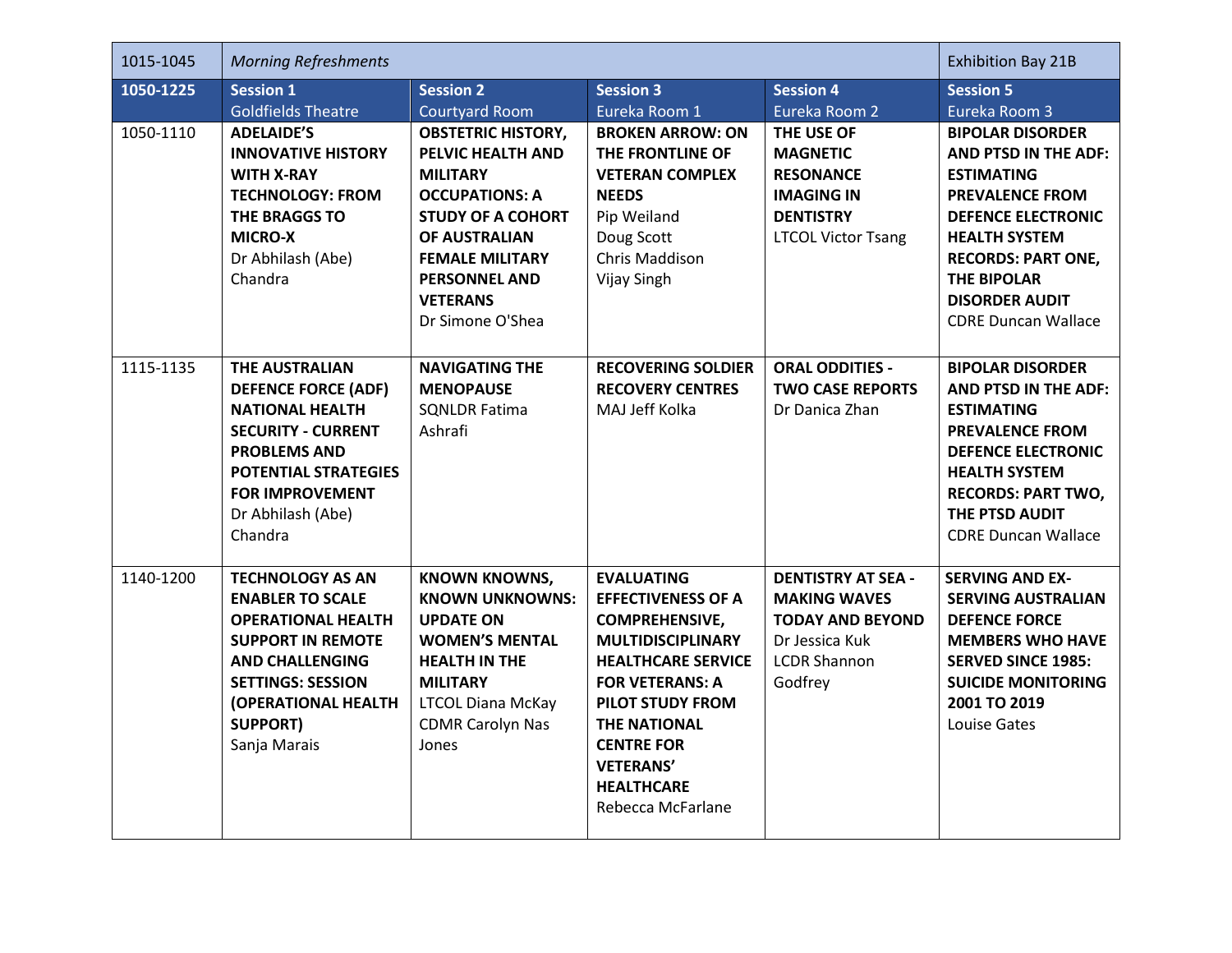| 1205-1225 |                            | PHYSICAL LOADING,         |                           | <b>TONGA '22:</b>         | <b>UNDERSTANDING</b>       |
|-----------|----------------------------|---------------------------|---------------------------|---------------------------|----------------------------|
|           |                            | PELVIC HEALTH AND         |                           | <b>MANAGING COVID-</b>    | <b>SUICIDE CRISIS</b>      |
|           |                            | <b>MILITARY</b>           |                           | <b>19 IN THE MARITIME</b> | <b>AMONG DEFENCE-</b>      |
|           |                            | <b>OCCUPATIONS: A</b>     |                           | <b>ENVIRONMENT FOR A</b>  | <b>RELATED PERSONS: A</b>  |
|           |                            | <b>STUDY OF A COHORT</b>  |                           | <b>SUCCESSFUL</b>         | <b>NOVEL DATA LINKAGE</b>  |
|           |                            | <b>OF AUSTRALIAN</b>      |                           | <b>OPERATIONAL</b>        | <b>STUDY</b>               |
|           |                            | <b>FEMALE MILITARY</b>    |                           | <b>DEPLOYMENT</b>         | Dr Carla Meurk             |
|           |                            | <b>PERSONNEL AND</b>      |                           | <b>LCDR Shannon</b>       |                            |
|           |                            | <b>VETERANS</b>           |                           | Godfrey                   |                            |
|           |                            | Dr Simone O'Shea          |                           |                           |                            |
| 1230-1340 | Lunch + Poster Session     | <b>Exhibition Bay 21B</b> |                           |                           |                            |
| 1230-1340 | <b>JMVH Meeting</b>        |                           |                           |                           | Hospitality Suite 6        |
| 1345-1520 | <b>Session 6</b>           | <b>Session 7</b>          | <b>Session 8</b>          | <b>Session 9</b>          | <b>Session 10</b>          |
|           | <b>Goldfields Theatre</b>  | Courtyard Room            | Eureka Room 1             | Eureka Room 2             | Eureka Room 3              |
| 1345-1405 | <b>MORALE FACTORS IN A</b> | <b>WHY MIGHT THE</b>      | <b>FORWARD</b>            | <b>TAKING A MILITARY</b>  | <b>MILITARY</b>            |
|           | <b>SMALL WAR;</b>          | <b>AUSTRALIAN DEFENCE</b> | <b>MOVEMENT OF</b>        | <b>OCCUPATIONAL</b>       | <b>PSYCHIATRISTS: A</b>    |
|           | <b>OPERATION ENDURING</b>  | <b>FORCE REQUIRE A</b>    | <b>SURGICAL ASSETS TO</b> | <b>PATIENT</b>            | <b>NEW ROLE IN THE ADF</b> |
|           | <b>FREEDOM</b>             | <b>ROLE 3 HOSPITAL?</b>   | <b>ADDRESS NON-</b>       | <b>HISTORYAND WHY</b>     | <b>CDMR Carolyn Nas</b>    |
|           | Peter Sleeth               | <b>BRIG Michael Reade</b> | <b>COMPRESSIBLE</b>       | <b>IT MATTERS</b>         | Jones                      |
|           |                            |                           | <b>TRUNCAL</b>            | Dr Neil Westphalen        | <b>LTCOL Diana McKay</b>   |
|           |                            |                           | <b>HAEMORRHAGE</b>        |                           |                            |
|           |                            |                           |                           |                           |                            |
|           |                            |                           | A/Prof Charles Pilgrim    |                           |                            |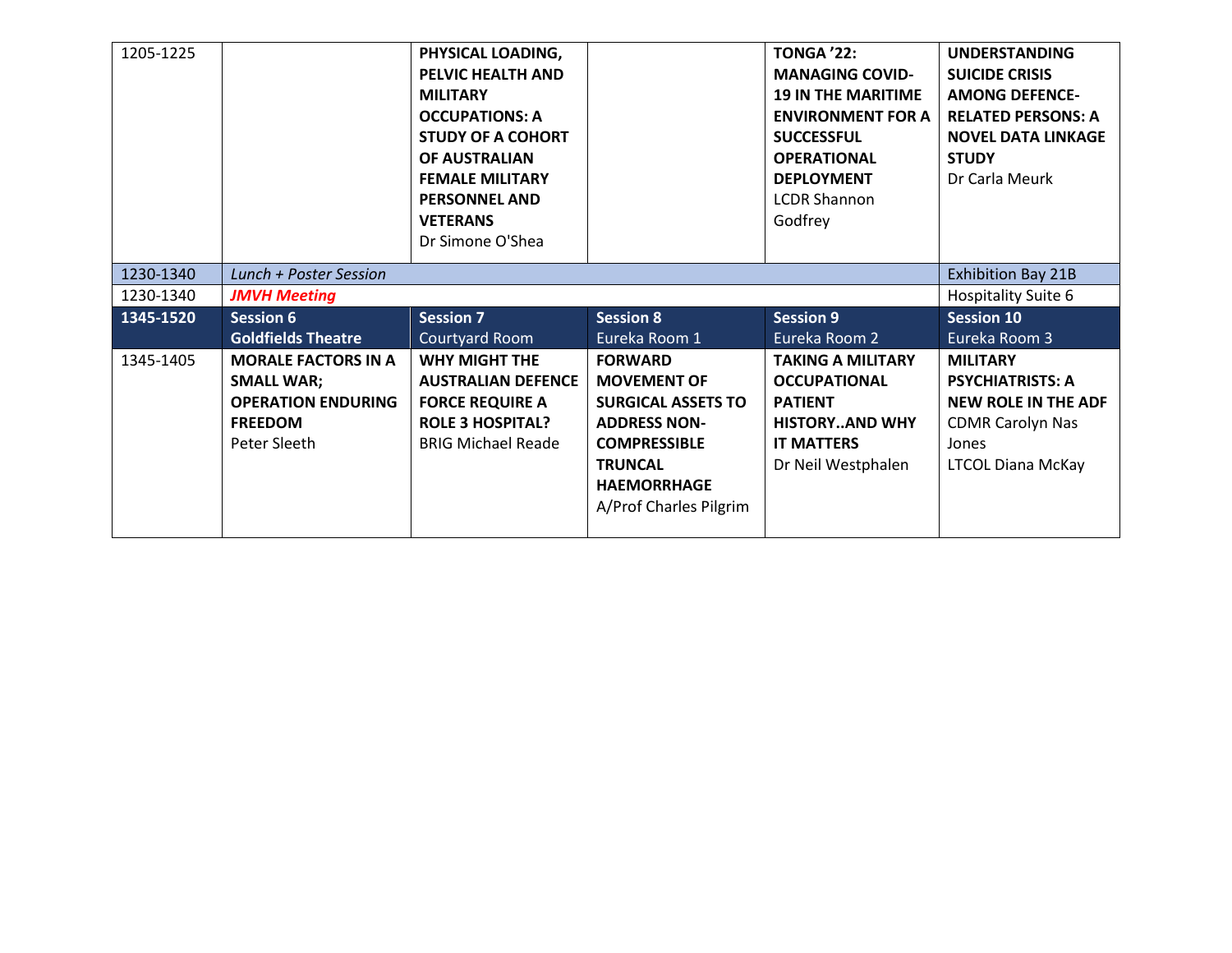| 1410-1430 | <b>SUPPLY CHAIN</b>         | THE FUTURE OF THE         | <b>BURN</b>                | <b>AN ETHICS OF CARE</b> | <b>UNDERSTANDING</b>       |
|-----------|-----------------------------|---------------------------|----------------------------|--------------------------|----------------------------|
|           | <b>INNOVATIONS THAT</b>     | <b>ADF'S MEDICAL</b>      | <b>RESUSCITATION-DO</b>    | <b>APPROACH TO</b>       | <b>NAVY DEPLOYMENT</b>     |
|           | <b>PAVE THE WAY FOR</b>     | <b>STERILISATION</b>      | WE KNOW WHAT WE            | <b>COMBAT CASUALTIES</b> | AT SEA: QUALITATIVE        |
|           | THE RELIABLE SUPPLY         | <b>CAPABILITY</b>         | <b>ARE DOING?</b>          | Dr Joshua Armstrong      | <b>INVESTIGATION OF</b>    |
|           | OF MEDICINAL                | CAPT Gyu Lee              | <b>CAPT Anthony Holley</b> |                          | <b>DEMANDS,</b>            |
|           | <b>MAGGOTS AND THE</b>      |                           |                            |                          | <b>RESOURCES, AND</b>      |
|           | <b>PROVISION OF</b>         |                           |                            |                          | <b>RESILIENCE</b>          |
|           | <b>MAGGOT THERAPY IN</b>    |                           |                            |                          | Dr Gavin Hazel             |
|           | <b>MILITARY AND</b>         |                           |                            |                          |                            |
|           | <b>DISASTER CARE</b>        |                           |                            |                          |                            |
|           | <b>SETTINGS</b>             |                           |                            |                          |                            |
|           | Dr Frank Stadler            |                           |                            |                          |                            |
|           |                             |                           |                            |                          |                            |
| 1435-1455 | <b>MILITARY</b>             | <b>JP2060-3: THE NEXT</b> | <b>REMOTE</b>              | <b>ADF SPEC</b>          | <b>RECOGNITION AND</b>     |
|           | <b>EMPLOYMENT</b>           | <b>GENERATION</b>         | <b>EVACUATION DURING</b>   | <b>DEMOGRAPHICS</b>      | <b>RESPONSES TO</b>        |
|           | <b>CLASSIFICATION - ONE</b> | <b>AUSTRALIAN DEFENCE</b> | <b>COVID-19: LOGISTICS</b> | <b>AND WHY THEY</b>      | <b>INTIMATE PARTNER</b>    |
|           | <b>POLICY, THREE</b>        | <b>FORCE (ADF)</b>        | <b>TO COORDINATE</b>       | <b>SHOULD COUNT</b>      | <b>VIOLENCE (IPV) IN</b>   |
|           | <b>STANDARDS</b>            | <b>DEPLOYABLE HEALTH</b>  | <b>DURING PANDEMIC</b>     | Dr Neil Westphalen       | <b>SUPPORT SERVICES</b>    |
|           | MAJ Bob Worswick            | <b>CAPABILITY</b>         | <b>RESTRICTIONS</b>        |                          | <b>FOR CURRENT AND EX-</b> |
|           |                             | Amany Wahba               | Dr Mark Parrish            |                          | <b>SERVICE MILITARY</b>    |
|           |                             |                           |                            |                          | <b>PERSONNEL AND</b>       |
|           |                             |                           |                            |                          | <b>FAMILIES IN</b>         |
|           |                             |                           |                            |                          | <b>AUSTRALIA</b>           |
|           |                             |                           |                            |                          | Dr Sean Cowlishaw          |
|           |                             |                           |                            |                          | Jennifer Veitch            |
|           |                             |                           |                            |                          |                            |
| 1500-1520 | <b>SUPPORTING MILITARY</b>  | <b>NOVEL APPROACHES</b>   | AN AUTONOMOUS              |                          | THE ASSESSMENT OF          |
|           | <b>AND POLICE</b>           | TO POINT OF INJURY        | <b>PATIENT RETRIEVAL</b>   |                          | <b>CHANGE IN MENTAL</b>    |
|           | <b>OPERATIONS AND</b>       | <b>CARE UTILIZING</b>     | <b>POD: SIMPSON'S</b>      |                          | <b>HEALTH STATUS</b>       |
|           | <b>EXERCISES IN</b>         | <b>ROBOTIC AND</b>        | <b>DONKEY OF THE 21ST</b>  |                          | <b>AMONG AUSTRALIAN</b>    |
|           | <b>AUSTRALIA AND THE</b>    | <b>AUTONOMOUS</b>         | <b>CENTURY</b>             |                          | <b>DEFENCE FORCE</b>       |
|           | <b>PACIFIC REGION</b>       | <b>SYSTEMS</b>            | Dr Abhilash (Abe)          |                          | <b>PERSONNEL</b>           |
|           | Dr Judy Swann               | A/Prof Charles Pilgrim    | Chandra                    |                          | <b>RETURNING FROM</b>      |
|           |                             |                           |                            |                          | <b>DEPLOYMENT</b>          |
|           |                             |                           |                            |                          | Dr Jenny McGee             |
|           |                             |                           |                            |                          | Rena Kaur                  |
| 1525-1555 | Afternoon Refreshments      |                           |                            |                          | <b>Exhibition Bay 21B</b>  |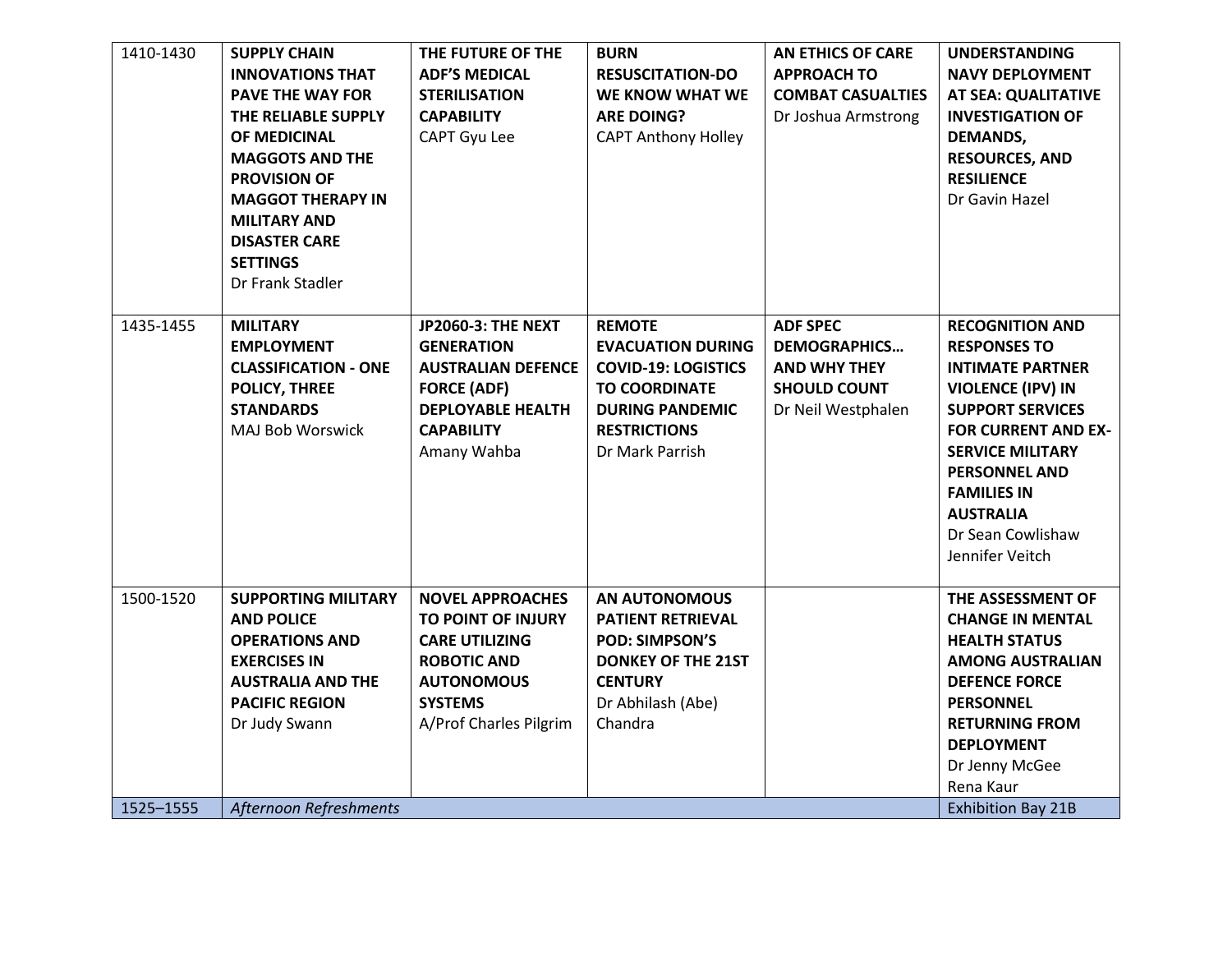| 1600-1610 | <b>Session 11</b>                                                                 |                                                             |                      |                           |
|-----------|-----------------------------------------------------------------------------------|-------------------------------------------------------------|----------------------|---------------------------|
|           | <b>Short Oral Session</b>                                                         |                                                             |                      |                           |
| 1600-1605 |                                                                                   | NZDF WELLBEING IMPACTS IN THE COVID-19 PANDEMIC ENVIRONMENT |                      | <b>Goldfields Theatre</b> |
|           | <b>COL Clare Bennett</b>                                                          |                                                             |                      |                           |
|           |                                                                                   |                                                             |                      |                           |
| 1605-1610 | A PROPOSED ENHANCED MEDIC SKILLSET FOR TREATMENT AT POINT OF INJURY IN THE FUTURE |                                                             |                      |                           |
|           | <b>OPERATING ENVIRONMENT</b>                                                      |                                                             |                      |                           |
|           | A/Prof Charles Pilgrim                                                            |                                                             |                      |                           |
|           | <b>Eureka Room 1</b>                                                              | <b>Eureka Room 2</b>                                        | <b>Eureka Room 3</b> |                           |
| 1615-1715 | Army Breakout                                                                     | <b>RAAF Breakout</b>                                        | Navy Breakout        |                           |
| 1720–1850 | <b>WELCOME RECEPTION</b>                                                          |                                                             | Proudly sponsored by | <b>Exhibition Bay 21B</b> |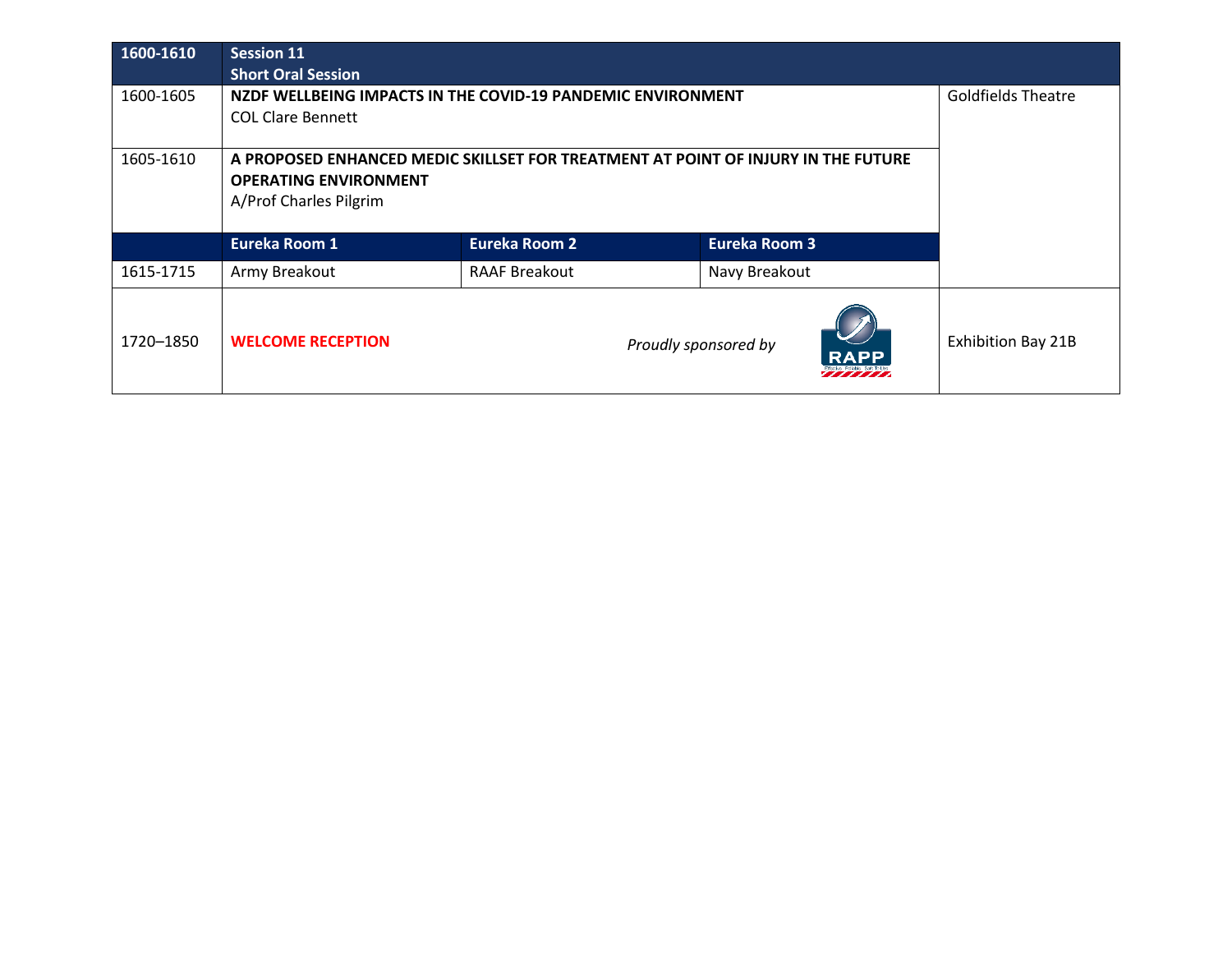| <b>Saturday 9 April</b> |                                                                                                                                                               |                                                                                                                                                                                                 |                                                                                                                                                                                                                   |                                                                                                                                                                                                                                                           |                                                                                                                                                                                                                                                                         |
|-------------------------|---------------------------------------------------------------------------------------------------------------------------------------------------------------|-------------------------------------------------------------------------------------------------------------------------------------------------------------------------------------------------|-------------------------------------------------------------------------------------------------------------------------------------------------------------------------------------------------------------------|-----------------------------------------------------------------------------------------------------------------------------------------------------------------------------------------------------------------------------------------------------------|-------------------------------------------------------------------------------------------------------------------------------------------------------------------------------------------------------------------------------------------------------------------------|
| 0700-0830               | Department of Veterans' Affairs (DVA) Breakfast Workshop (Registration required)                                                                              |                                                                                                                                                                                                 |                                                                                                                                                                                                                   |                                                                                                                                                                                                                                                           | Meeting Room 9                                                                                                                                                                                                                                                          |
|                         | Maximising your veteran patients' access to care                                                                                                              |                                                                                                                                                                                                 |                                                                                                                                                                                                                   |                                                                                                                                                                                                                                                           |                                                                                                                                                                                                                                                                         |
| 0800-1630               | <b>Registration Opens</b>                                                                                                                                     |                                                                                                                                                                                                 |                                                                                                                                                                                                                   |                                                                                                                                                                                                                                                           | Organiser Office 6                                                                                                                                                                                                                                                      |
| 0800-1600               | <b>Exhibition Hall Opens</b>                                                                                                                                  |                                                                                                                                                                                                 |                                                                                                                                                                                                                   |                                                                                                                                                                                                                                                           | <b>Exhibition Bay 21B</b>                                                                                                                                                                                                                                               |
| 0800-1600               | <b>Speakers Preparation Room Opens</b>                                                                                                                        |                                                                                                                                                                                                 |                                                                                                                                                                                                                   |                                                                                                                                                                                                                                                           | Press Room                                                                                                                                                                                                                                                              |
| 0845-1630               | At Ease Lounge Opens                                                                                                                                          |                                                                                                                                                                                                 |                                                                                                                                                                                                                   |                                                                                                                                                                                                                                                           | <b>Exhibition Bay 21B</b>                                                                                                                                                                                                                                               |
| 0900-0905               | <b>WELCOME</b>                                                                                                                                                |                                                                                                                                                                                                 |                                                                                                                                                                                                                   |                                                                                                                                                                                                                                                           | <b>Goldfields Theatre</b>                                                                                                                                                                                                                                               |
| 0910-1000               | <b>GRAEME SHIRTLEY ORATION</b><br><b>IN RESERVE</b><br><b>MAJGEN Charles New</b>                                                                              |                                                                                                                                                                                                 |                                                                                                                                                                                                                   |                                                                                                                                                                                                                                                           |                                                                                                                                                                                                                                                                         |
| 1005-1035               | <b>Morning Refreshments</b>                                                                                                                                   |                                                                                                                                                                                                 |                                                                                                                                                                                                                   |                                                                                                                                                                                                                                                           |                                                                                                                                                                                                                                                                         |
| 1040-1215               | <b>Session 12</b>                                                                                                                                             | <b>Session 13</b>                                                                                                                                                                               | <b>Session 14</b>                                                                                                                                                                                                 | <b>Session 15</b>                                                                                                                                                                                                                                         | <b>Session 16</b>                                                                                                                                                                                                                                                       |
|                         | <b>Goldfields Theatre</b>                                                                                                                                     | <b>Courtyard Room</b>                                                                                                                                                                           | Eureka Room 1                                                                                                                                                                                                     | Eureka Room 2                                                                                                                                                                                                                                             | Eureka Room 3                                                                                                                                                                                                                                                           |
| 1040-1100               | <b>IMPROVED</b><br><b>MUSCULOSKELETAL</b><br><b>MODEL OF CARE IN A</b><br><b>DEPLOYED MILITARY</b><br><b>HOSPITAL</b><br><b>CAPT lan Young</b>                | <b>DENTAL FITNESS</b><br><b>CLASSIFICATION - A</b><br><b>RISK BASED</b><br><b>APPROACH</b><br><b>LTCOL Anthony Craig</b>                                                                        | <b>COLLECTIVE TRAINING</b><br><b>FOR THE PCRF-</b><br><b>LESSONS LEARNT</b><br><b>CAPT John Vassiliadis</b>                                                                                                       | <b>INTEGRATIVE</b><br><b>APPROACHES FOR</b><br><b>MUSCULOSKELETAL</b><br><b>HEALTH AND</b><br><b>CHRONIC PAIN IN</b><br><b>VETERANS:</b><br><b>OVERVIEW AND</b><br><b>RESULTS FROM A</b><br>PILOT FEASIBILITY<br><b>STUDY</b><br>Dr Jon Wardle            | <b>RESEARCH TO</b><br><b>REALITY: RESILIENCE</b><br><b>TRAINING IN THE</b><br><b>AUSTRALIAN DEFENCE</b><br><b>FORCE</b><br><b>COL Neanne Bennett</b>                                                                                                                    |
| 1105-1125               | <b>INJURY RATES IN</b><br><b>FEMALE AND MALE</b><br><b>MILITARY PERSONNEL:</b><br><b>A SYSTEMATIC REVIEW</b><br><b>AND META-ANALYSIS</b><br>A/Prof Ben Schram | <b>ARMY HEALTH</b><br><b>RESTRUCTURED 2022</b><br><b>AND BEYOND -</b><br>UNDERSTANDING THE<br><b>PAST TO SOLVE</b><br><b>EMERGING AND</b><br><b>FUTURE CHALLENGES</b><br><b>COL Toni Bushby</b> | <b>ADF OPERATIONAL</b><br><b>CLINICAL READINESS</b><br><b>PATHWAYS: A</b><br><b>STRATEGY FOR</b><br><b>OPTIMISING</b><br><b>DEPLOYED SPECIALIST</b><br><b>HEALTH CAPABILITY</b><br><b>WGCDR Andrew</b><br>Pearson | <b>KNEE INJURY IS ONE</b><br>OF THE MOST<br><b>FREQUENTLY</b><br><b>EXPERIENCED</b><br><b>TRAUMAS IN THE</b><br><b>ADF. WHAT IS THE</b><br><b>BEST IMAGING</b><br><b>PATHWAY TO OBTAIN</b><br>A HIGHLY CONFIDENT<br><b>DIAGNOSIS?</b><br>A/Prof James Nol | <b>META-ANALYSIS OF</b><br><b>DEPLOYMENT-</b><br><b>RELATED DEMANDS</b><br><b>AND RESOURCES FOR</b><br><b>EMOTIONAL</b><br><b>RESILIENCE,</b><br><b>COGNITIVE</b><br><b>FUNCTIONING AND</b><br><b>JOB-PERFORMANCE IN</b><br><b>MILITARY PERSONNEL</b><br>Dr Gavin Hazel |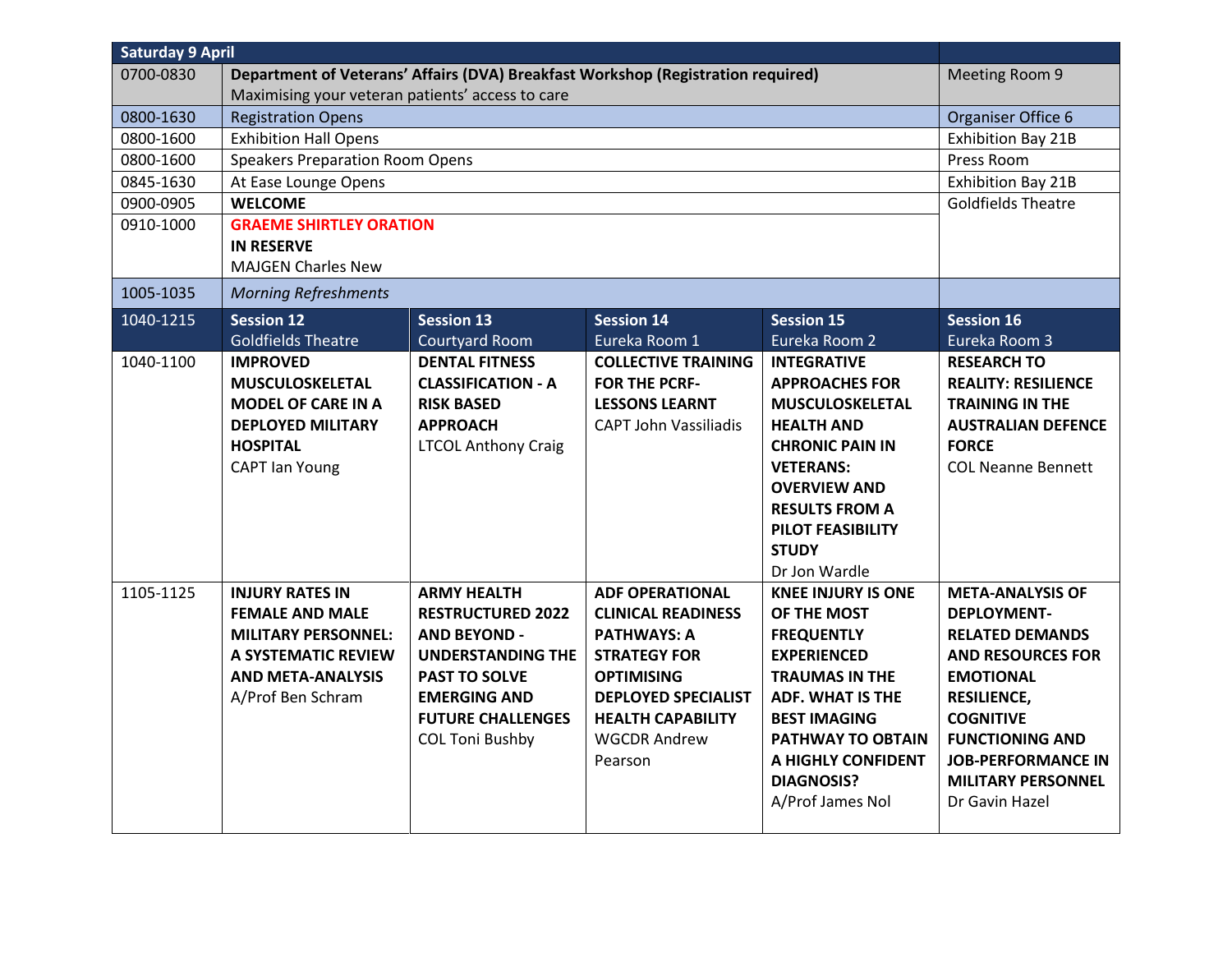| 1130-1150 | <b>RISK FACTORS FOR</b>       | <b>HEALTH PLANNING</b>    | <b>AN OPERATIONAL</b>     | <b>SMARTPHONE TELE-</b> | <b>EVALUATING A</b>        |
|-----------|-------------------------------|---------------------------|---------------------------|-------------------------|----------------------------|
|           | <b>INJURY FOR FEMALE</b>      | <b>FOR COMPLEX</b>        | <b>CLINICAL SKILL SET</b> | <b>ASSESSMENT</b>       | <b>SUPERVISOR-LED</b>      |
|           | <b>SOLDIERS, A</b>            | <b>OPERATIONS - USING</b> | <b>FOR THE ADF</b>        | <b>PLATFORM TO</b>      | <b>EXTENSION TO SELF-</b>  |
|           | <b>SYSTEMATIC REVIEW</b>      | <b>THE CASUALTY</b>       | <b>GENERAL SURGEON:</b>   | <b>ENABLE SUPERIOR</b>  | <b>REFLECTION</b>          |
|           | A/Prof Ben Schram             | <b>ESTIMATOR (CASE)</b>   | A PROPOSAL AND            | <b>REMOTE</b>           | <b>RESILIENCE TRAINING</b> |
|           |                               | <b>AND THE BATTLE OF</b>  | <b>PROOF OF CONCEPT</b>   | <b>MONITORING AND</b>   | <b>AT THE ROYAL</b>        |
|           |                               | <b>BALIKPAPAN 1945</b>    | MAJ Kyle Bender           | <b>DIAGNOSIS OF</b>     | <b>MILITARY COLLEGE: A</b> |
|           |                               | <b>LTCOL Anthony Pay</b>  |                           | <b>POSTURAL AND</b>     | <b>CONTROLLED TRIAL</b>    |
|           |                               |                           |                           | <b>FUNCTIONAL</b>       | <b>RANDOMIZED BY</b>       |
|           |                               |                           |                           | <b>CONTROL IN TOTAL</b> | <b>PLATOON</b>             |
|           |                               |                           |                           | <b>KNEE AND HIP</b>     | Madison Kho                |
|           |                               |                           |                           | <b>REPLACEMENTS</b>     |                            |
|           |                               |                           |                           | Dr Oren Tirosh          |                            |
|           |                               |                           |                           |                         |                            |
| 1155-1215 | <b>NO BLACK SWANS OR</b>      | <b>STRATEGIC HEALTH</b>   | THE NEXT                  |                         | THE USE OF DIGITAL         |
|           | <b>SILVER BULLETS:</b>        | <b>IMPACTS OF CLIMATE</b> | <b>GENERATION OF</b>      |                         | <b>MENTAL HEALTH</b>       |
|           | <b>MEDICAL FITNESS IN</b>     | <b>CHANGE ON ADF</b>      | <b>ORTHOPAEDICS</b>       |                         | <b>COACHING</b>            |
|           | <b>7TH COMBAT BRIGADE</b>     | <b>PERSONNEL AND</b>      | <b>SURGEONS WILL NOT</b>  |                         | <b>APPLICATIONS FOR</b>    |
|           | - AN EVIDENCE BASED           | <b>OPERATIONS</b>         | <b>BE FIT FOR ADF</b>     |                         | <b>VETERANS</b>            |
|           | <b>APPROACH TO</b>            | <b>THROUGHOUT</b>         | <b>SERVICE</b>            |                         | Dr Loretta Poerio          |
|           | <b>RETENTION AND</b>          | <b>AUSTRALIA AND THE</b>  | <b>LTCOL Mark Clayer</b>  |                         |                            |
|           | <b>TRANSITION</b>             | <b>PACIFIC</b>            |                           |                         |                            |
|           | <b>LTCOL Daniel Belanszky</b> | <b>CAPT Nathan George</b> |                           |                         |                            |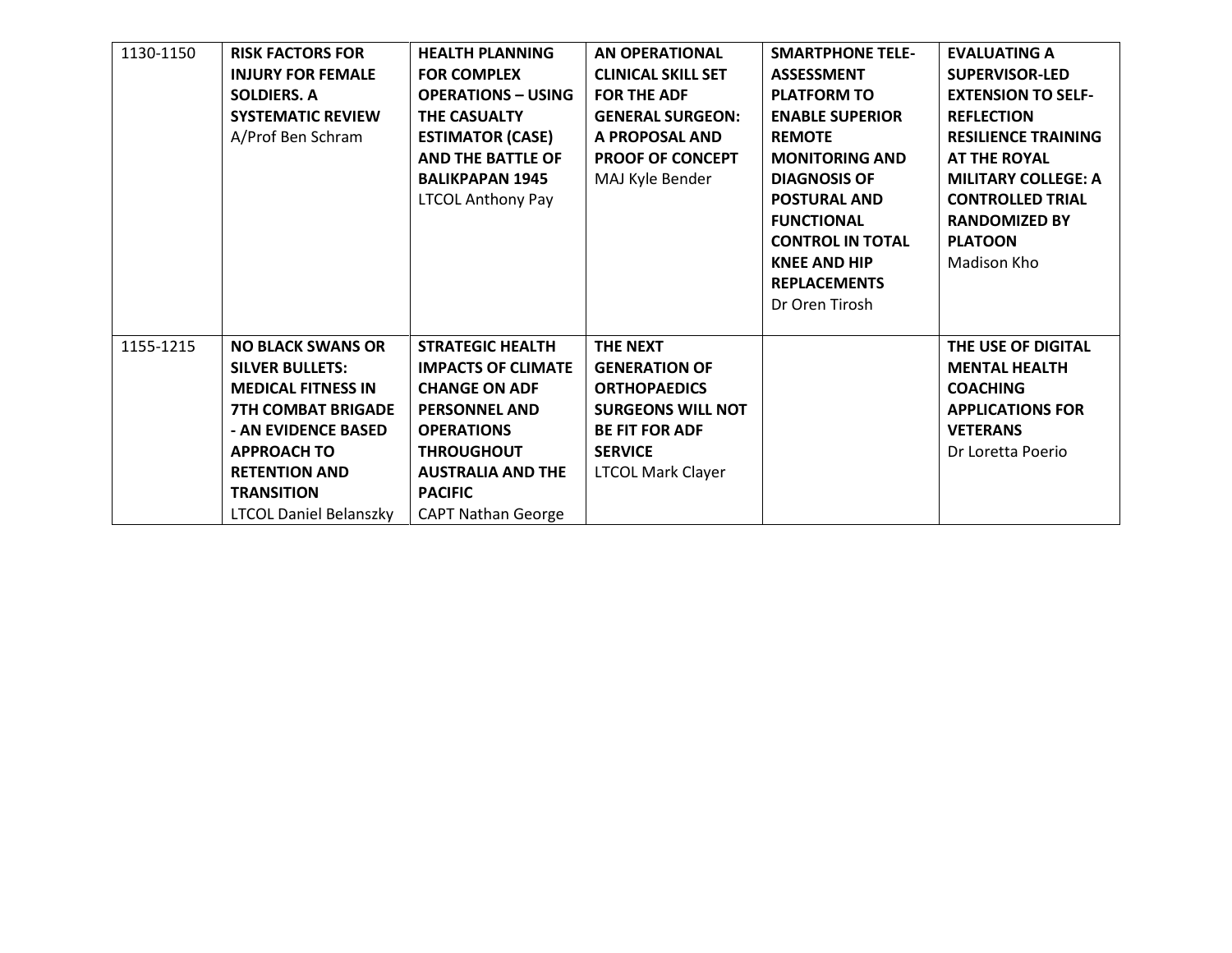| 1220-1320 | Lunch + Poster Session      |                           |                                                | <b>Exhibition Bay 21B</b>   |                           |
|-----------|-----------------------------|---------------------------|------------------------------------------------|-----------------------------|---------------------------|
| 1325-1500 | <b>Session 17</b>           | <b>Session 18</b>         | <b>Session 19</b>                              | <b>Session 20</b>           | <b>Session 21</b>         |
|           | <b>Goldfields Theatre</b>   | <b>Courtyard Room</b>     | Eureka Room 1                                  | Eureka Room 2               | Eureka Room 3             |
| 1325-1345 | <b>NECK OF FEMUR BONE</b>   | <b>OPERATION COVID-19</b> | THE ROLE OF EX-                                | <b>AUSTRALIA REQUIRES</b>   | <b>HEALTH PROGRAMS</b>    |
|           | <b>STRESS INJURIES IN</b>   | <b>ASSIST - FINDINGS</b>  | <b>SERVICE</b>                                 | <b>AN ENHANCED CBRN</b>     | <b>FOR CIVILIANS</b>      |
|           | <b>INFANTRY TRAINEES: A</b> | <b>FROM THE ADF</b>       | <b>ORGANISATIONS IN</b>                        | <b>CAPABILITY FOR</b>       | <b>DURING THE VIETNAM</b> |
|           | <b>SYNOPSIS AND</b>         | <b>DEPLOYMENT</b>         | <b>VETERAN WELLBEING</b>                       | <b>PATIENTS WHO</b>         | <b>WAR-A HISTORICAL</b>   |
|           | <b>PRESENTATION OF</b>      | <b>EXPERIENCE SURVEY</b>  | Dr Carolyn Deans                               | <b>SURVIVE BEYOND 24</b>    | <b>REFLECTION</b>         |
|           | <b>TWO CASE STUDIES</b>     | <b>COL Neanne Bennett</b> |                                                | <b>HOURS</b>                | Dr Paul Byleveld          |
|           | Carney Garland              | Cate Chesney              | <b>IMPROVING</b>                               | <b>BRIG Michael Reade</b>   |                           |
|           |                             |                           | <b>RESPONSES TO</b>                            |                             |                           |
| 1350-1410 | <b>DEVELOPMENT OF A</b>     | <b>ADF EPIDEMIOLOGY</b>   | <b>VETERAN SUICIDE</b>                         | <b>THE NURSE</b>            | "ALL IN THE SAME          |
|           | <b>TABLETOP EXERCISE</b>    | <b>SUPPORT TO THE</b>     | <b>RISK - EMBEDDING</b>                        | <b>PRACTITIONER</b>         | <b>BOAT; BEGINNING TO</b> |
|           | <b>FOR NAVY HEALTH</b>      | <b>COVID-19 RESPONSE,</b> | <b>THE SAFESIDE</b>                            | <b>MODEL OF CARE</b>        | <b>ROW IN THE SAME</b>    |
|           | <b>PCRF TRAINING</b>        | <b>NATIONAL INCIDENT</b>  | <b>FRAMEWORK FOR</b>                           | <b>PROJECT WITHIN</b>       | DIRECTION" -              |
|           | <b>CAPT Ian Young</b>       | ROOM,                     | <b>RECOVERY-ORIENTED</b>                       | <b>JOINT HEALTH UNIT</b>    | <b>LESSONS LEARNED</b>    |
|           |                             | <b>COMMONWEALTH</b>       | <b>SUICIDE PREVENTION</b>                      | <b>SOUTHERN NSW</b>         | <b>THROUGH</b>            |
|           |                             | <b>DEPARTMENT OF</b>      | <b>AT OPEN ARMS-</b>                           | <b>LTCOL Nerida</b>         | <b>QUALITATIVE</b>        |
|           |                             | <b>HEALTH</b>             | <b>VETERANS &amp;</b>                          | <b>McManus</b>              | <b>COMMUNITY</b>          |
|           |                             | <b>LTCOL Peta Mantel</b>  | <b>FAMILIES</b>                                |                             | <b>CONSULTATION</b>       |
|           |                             |                           | <b>COUNSELLING</b>                             | <b>DVI (DISASTER VICTIM</b> | <b>EVALUATING THE</b>     |
|           |                             |                           | Jennifer Veitch                                | <b>IDENTIFICATION) -</b>    | <b>IMPACT OF LIVED</b>    |
|           |                             |                           |                                                | <b>UTILISATION OF DVI</b>   | <b>EXPERIENCE IN A</b>    |
|           |                             |                           | <b>UNDERSTANDING</b>                           | <b>TRAINED JOINT</b>        | <b>MENTAL HEALTH</b>      |
|           |                             |                           | <b>SUICIDE RELATED</b>                         | <b>MILITARY POLICE AND</b>  | <b>SERVICE</b>            |
|           |                             |                           | <b>CONTACTS BETWEEN</b>                        | <b>FORENSIC DENTISTRY</b>   | Leonie Everett            |
|           |                             |                           | <b>DEFENCE-RELATED</b>                         | <b>TRAINED ADF DENTAL</b>   |                           |
|           |                             |                           | <b>PERSONS AND</b>                             | <b>OFFICERS</b>             |                           |
|           |                             |                           | <b>QUEENSLAND POLICE</b>                       | <b>SQNLDR Alistair Soon</b> |                           |
|           |                             |                           | <b>SERVICE:</b>                                |                             |                           |
|           |                             |                           | <b>PROVISIONAL</b><br><b>FINDINGS FROM THE</b> |                             |                           |
|           |                             |                           | <b>PARTNERS IN</b>                             |                             |                           |
|           |                             |                           | <b>PREVENTION -</b>                            |                             |                           |
|           |                             |                           | <b>DEFENCE EXTENSION</b>                       |                             |                           |
|           |                             |                           |                                                |                             |                           |
|           |                             |                           | <b>CDRE Duncan Wallace</b>                     |                             |                           |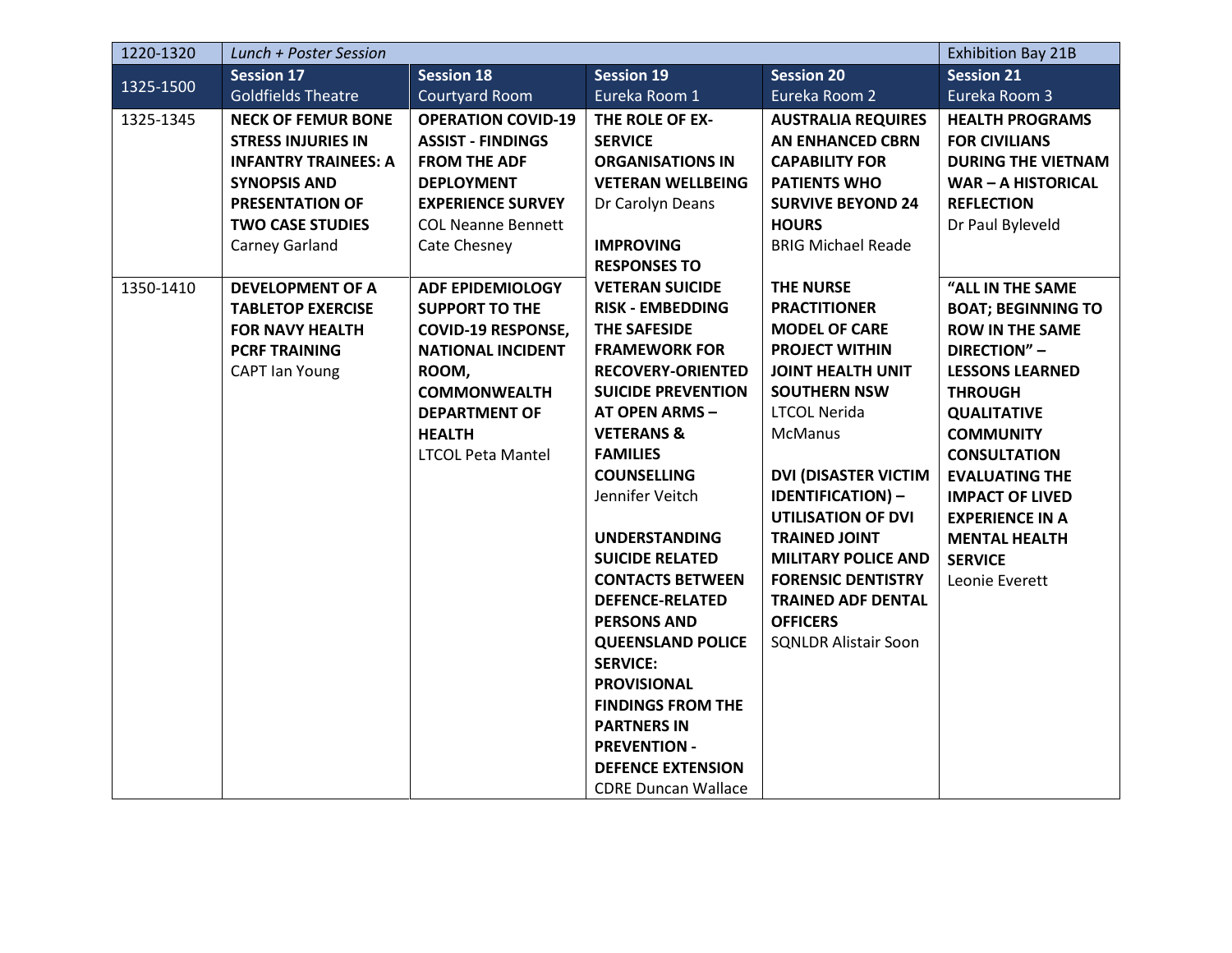| 1415-1435 | <b>OSTEOARTHRITIS AND</b><br><b>ARTHROPLASTY IN</b><br><b>AUSTRALIAN MILITARY</b><br><b>PERSONNEL</b><br>Dr Georgina Waters                                                                   | <b>COMPARING AND</b><br><b>CONTRASTING THE</b><br><b>DELIVERY OF</b><br><b>HUMANITARIAN</b><br><b>SURGERIES VIA LAND</b><br><b>VERSUS SEA</b><br>PLATFORMS, PP08,<br>PP12 PNG,<br>PHILIPPINES,<br><b>INDONESIA ABOARD</b><br><b>USNS MERCY AND ON</b><br>PP19 FLY IN FLY OUT<br><b>VIETNAM</b><br>Dr John Mchugh |  |                           |
|-----------|-----------------------------------------------------------------------------------------------------------------------------------------------------------------------------------------------|------------------------------------------------------------------------------------------------------------------------------------------------------------------------------------------------------------------------------------------------------------------------------------------------------------------|--|---------------------------|
| 1440-1500 | <b>WE ARE AND CAN</b><br><b>PROVIDE FOR SERVICE</b><br>WOMEN.<br>-- A PERSPECTIVE FROM<br>A PHYSIOTHERAPIST<br><b>AND EXERCISE</b><br><b>PHYSIOLOGIST</b><br>CAPT Xiaobei Ye<br>Nadia Feltrin |                                                                                                                                                                                                                                                                                                                  |  |                           |
| 1505-1535 | Afternoon Refreshments<br><b>Exhibition closes</b>                                                                                                                                            |                                                                                                                                                                                                                                                                                                                  |  | <b>Exhibition Bay 21B</b> |
| 1540-1630 | HEALTH PROFESSIONALS' ENGAGEMENT PROGRAM - OUR FIRST YEAR<br><b>WGCDR Alan Turner</b><br>GPCAPT (Prof) Andrew Johnson<br><b>SQNLDR (Dr) Sally Faulks</b>                                      |                                                                                                                                                                                                                                                                                                                  |  | <b>Goldfields Theatre</b> |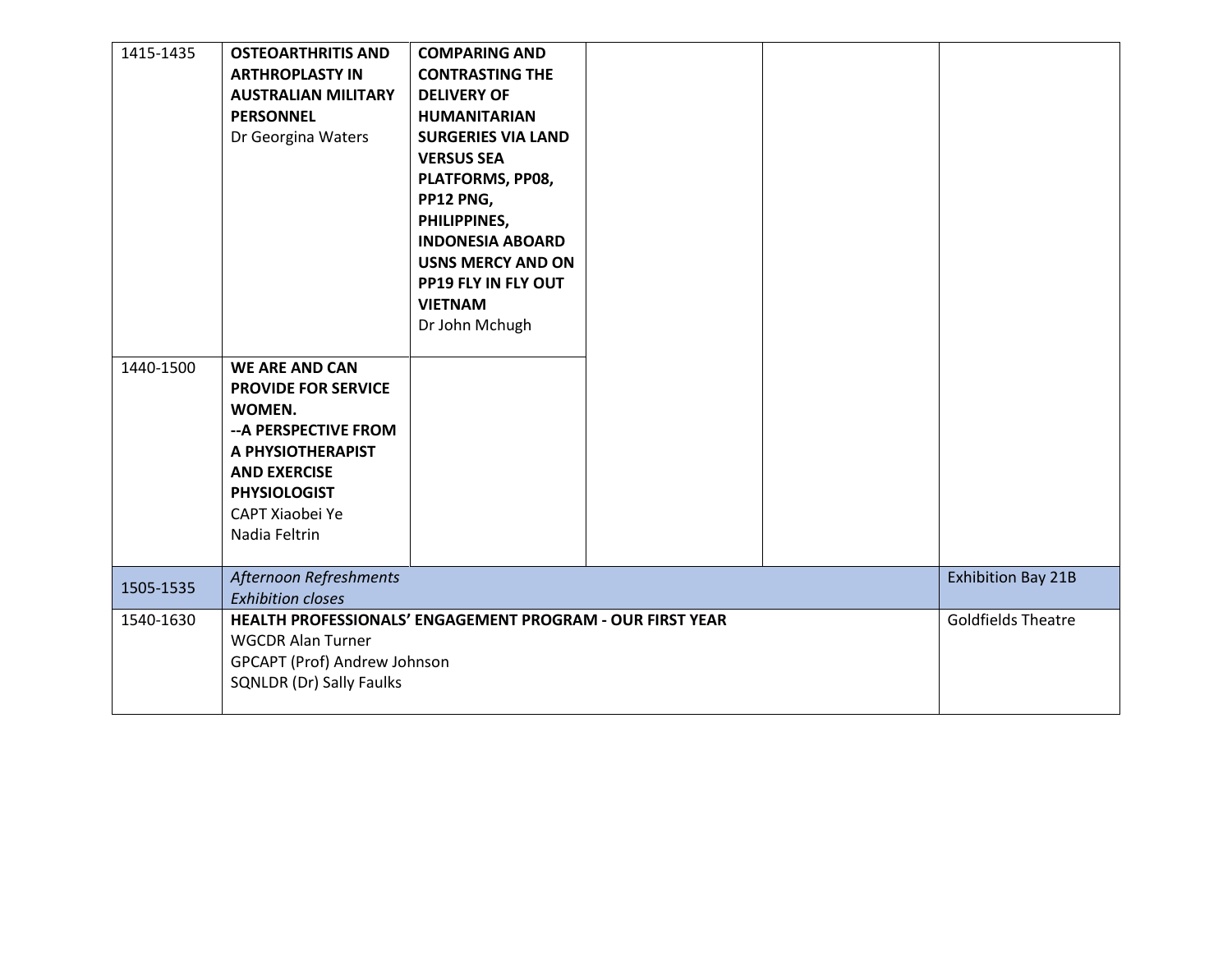| 1830-1900     | <b>PRE-DINNER DRINKS</b>    |                            | Melbourne Room 1 |  |  |  |
|---------------|-----------------------------|----------------------------|------------------|--|--|--|
| 1900-2330     | <b>CONFERENCE DINNER</b>    | Proudly sponsored by SerCO |                  |  |  |  |
|               | <b>AMMA AWARDS CEREMONY</b> |                            |                  |  |  |  |
|               |                             |                            |                  |  |  |  |
| INTERNATIONAL |                             |                            |                  |  |  |  |
|               |                             |                            |                  |  |  |  |

| <b>Poster Presentations</b>                                                                                            |  |
|------------------------------------------------------------------------------------------------------------------------|--|
| <b>Saturday 9 April 1220 - 1320</b>                                                                                    |  |
| POTENTIAL APPLICATION OF INNOVATIVE, TOPICAL, MULTIMODAL PAIN RELIEF IN SITUATIONS ASSOCIATED WITH MILITARY COMBAT AND |  |
| <b>MASS DISASTERS</b>                                                                                                  |  |
| <b>LTCOL Steven Jeffery</b>                                                                                            |  |
|                                                                                                                        |  |
| ROLE OF RSDL IN MANAGEMENT OF ACUTE SULFURIC ACID BURNS IN RABBIT MODEL                                                |  |
| Dr Laura Cochrane                                                                                                      |  |
|                                                                                                                        |  |
| RESEARCH ACTIVITY IN THE DEPT OF CLINICAL STUDIES AND SURVEILLANCE, ADFMIDI                                            |  |
| <b>MAJ Fiona McCallum</b>                                                                                              |  |
|                                                                                                                        |  |
| THEMATIC ANALYSIS OF REMOTE PROGRAMME MANAGEMENT AND ITS POTENTIAL APPLICATION TO BEST PRACTICE IN DEFENCE GLOBAL      |  |
| <b>HEALTHCARE ENGAGEMENT</b>                                                                                           |  |
| Dr Laura McCrae                                                                                                        |  |
|                                                                                                                        |  |
| A PROFILE OF INJURIES SUFFERED BY FEMALE SOLDIERS SERVING IN THE AUSTRALIAN ARMY                                       |  |
| A/Prof Ben Schram                                                                                                      |  |
|                                                                                                                        |  |
| THE UTILITY OF HEALTH SYSTEM INSIGHTS IN THE AUSTRALIAN DEFENCE FORCE                                                  |  |
| Dr Jessica Marshall                                                                                                    |  |
|                                                                                                                        |  |
| TRAUMA INDEXES AND INDICATORS IN THE PRE-HOSPITAL ENVIRONMENT - EVALUATING POTENTIAL UTILITY FOR PARAMEDICS            |  |
| Kate Bohmer                                                                                                            |  |
|                                                                                                                        |  |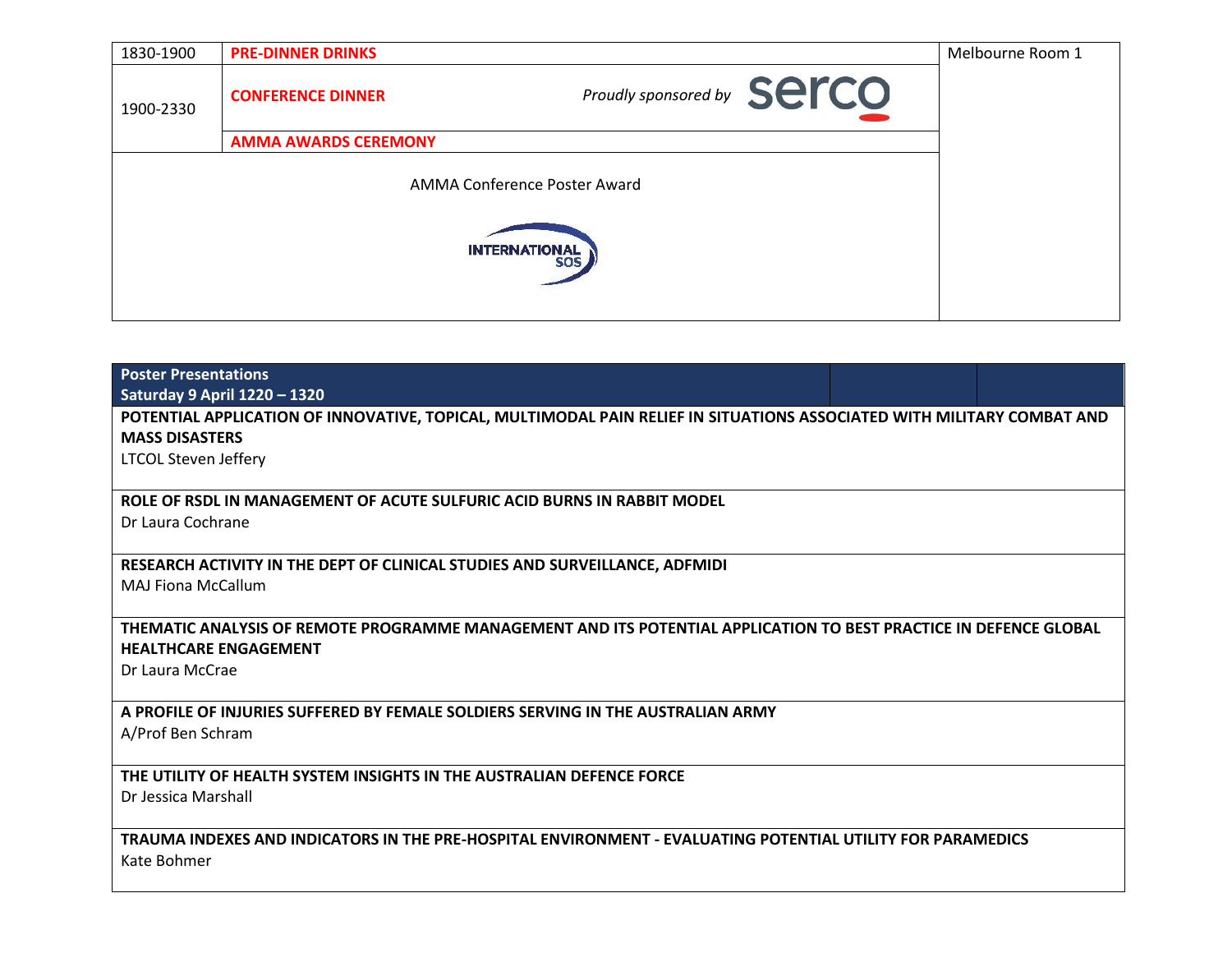| <b>Sunday 10 April</b> |                                                                                                                                                                                                                                                                                                           |              |
|------------------------|-----------------------------------------------------------------------------------------------------------------------------------------------------------------------------------------------------------------------------------------------------------------------------------------------------------|--------------|
| 0830-1145              | <b>Registration Opens</b>                                                                                                                                                                                                                                                                                 | Eureka Foyer |
| 0900-1130              | <b>Speakers Preparation Room Opens</b>                                                                                                                                                                                                                                                                    | Press Room   |
| 0900-0930              | <b>Morning Refreshments</b>                                                                                                                                                                                                                                                                               | Eureka Foyer |
| 0930-1130              | <b>JHC Panel Discussion</b><br>BRIG Isaac Seidl, Director General Operational Health<br><b>CDRE Nicole Curtis, Director General Garrison Health</b><br>AIRCDRE Lara Gunn, Director General Health Business and Plans<br>GPCAPT Sandra Riley, Acting Director General Health Policy Programs and Assurance | Eureka Room  |
| 1130-1145              | <b>Closing Remarks</b><br><b>GP CAPT Geoff Robinson NSC</b>                                                                                                                                                                                                                                               | Eureka Room  |

The 2021 AMMA Conference reserves the right to amend or alter any advertised details relating to dates, program and speakers if necessary and without notice, as a result of circumstances beyond their control. All attempts will be made to keep any changes to an absolute minimum.